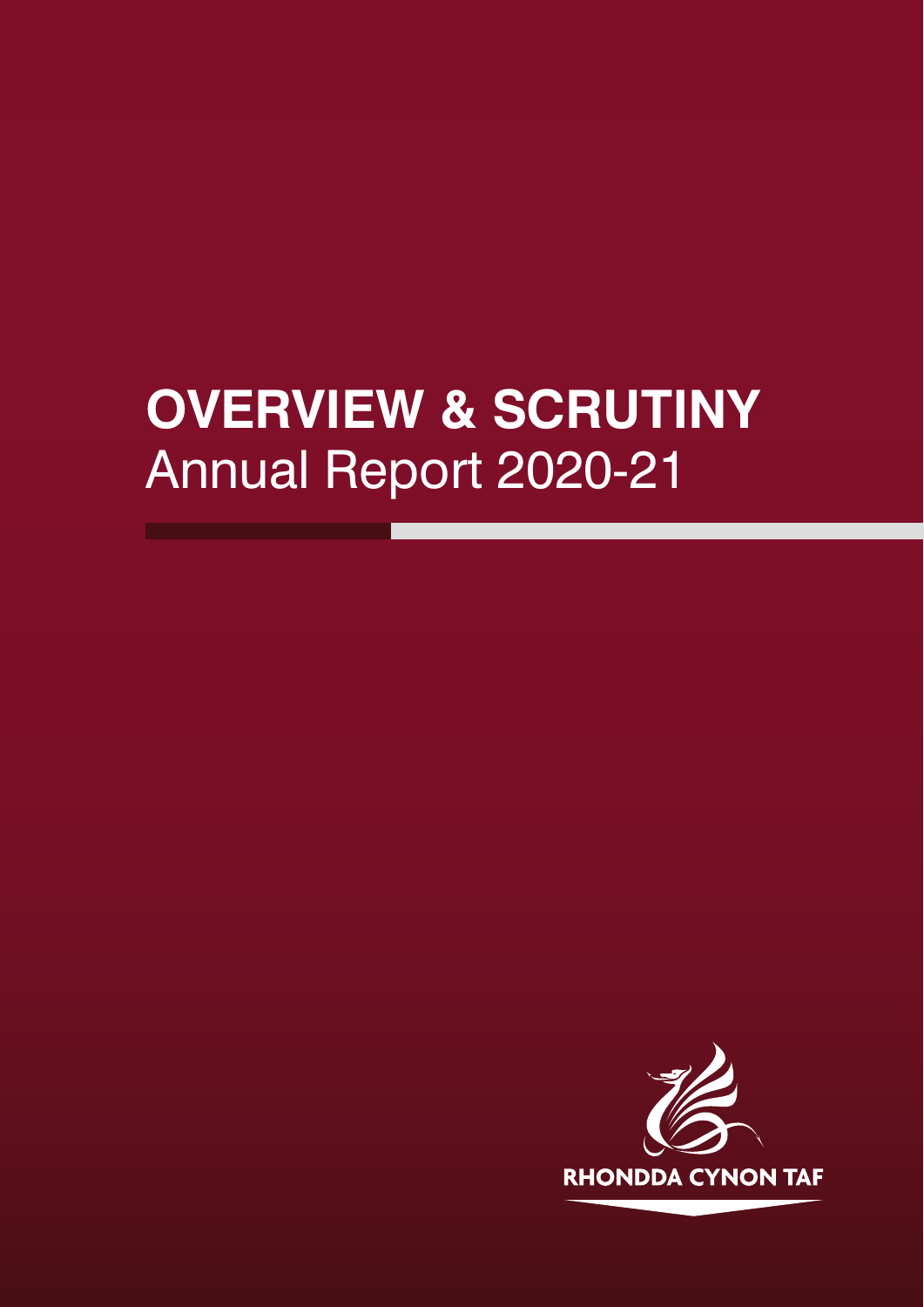

### **OVERVIEW & SCRUTINY** Annual Report 2020-21 **Chairman's Foreword**

**Councillor L. M. Adams**

**When the pandemic hit, the Council's overwhelming focus was to protect its residents and continue to operate its key functions. The Council's scrutiny function, as with all its formal Committees, has found out that both Members and Officers can be flexible and operate incredibly well in a rapidly changing environment. We have learnt to scrutinise remotely, maintain a flexible approach to our forward work programmes and adapt to changing priorities. Our colleagues and partners have embraced new ways of working and have worked alongside us. Every Scrutiny Committee has evidenced, through their work programme outcomes that we can produce good quality scrutiny at pace. Remote working has taught us to streamline processes, maintain quality yet increase our flexibility and agility.**

This has been a much shorter Municipal Year than normal as the Council's Annual General Meeting (AGM) was delayed until September 2020. Before that, the Overview & Scrutiny Committee became the single point of scrutiny for all reports and updates with an invitation extended to all non-executive members to participate. During that time, we considered a number of Covid related reports as well as the traditional scrutiny reports, ensuring we did not place any undue burden on our officers and partners who were involved in the Covid response and recovery process.

Beyond the AGM all four thematic Scrutiny Committees resumed their activity with a much-needed carefully managed forward work programme that would see them identify the emerging issues and adopting a more business as usual approach. The Scrutiny Committees have all successfully produced sharper pieces of work, mixed in with traditional scrutiny reports to respond to what is a fast-moving situation. We have undertaken a number of pre-scrutiny opportunities which means we have been able to comment on important decisions before they are made.

We are already best placed to deal with the requirements of the Local Government & Elections (Wales) Act, in particular robust scrutiny of the executive. I believe we are already undertaking this good practice which will stand us in good stead for the future. We have also participated in a number of Welsh Government consultations, to make sure scrutiny's voice is heard at the early stage of the process.

As Chair of the Overview & Scrutiny Committee I am confident that we have taken the opportunities to enhance our collective resilience and focus on key issues for the benefit of the communities that we serve.

#### **Councillor L M Adams Chair of Overview and Scrutiny Committee Rhondda Cynon Taf County Borough Council**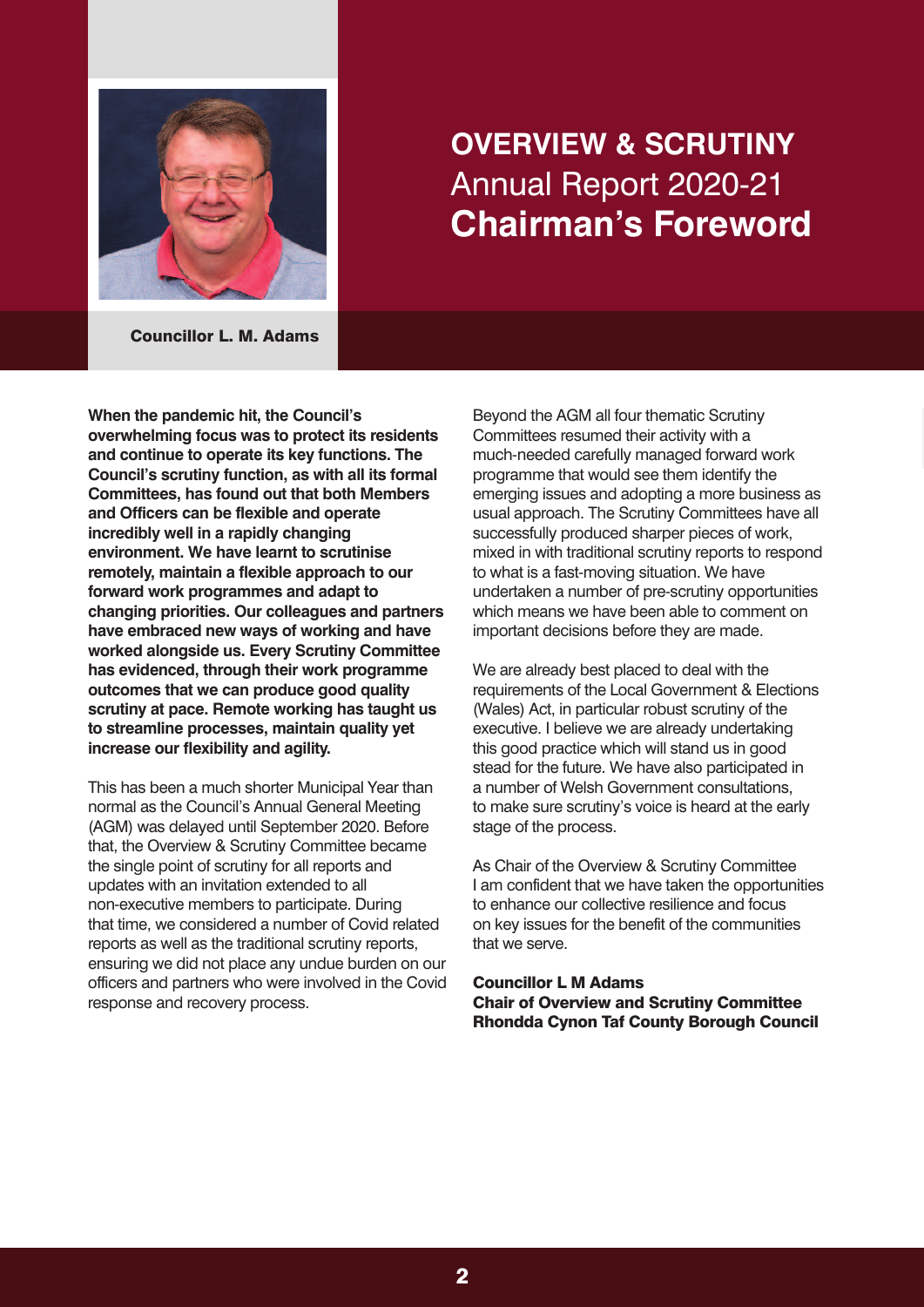**The Year in Numbers**

### **Scrutiny Committees in total held**

- Pre-scrutiny of key decisions
- Notice of Motion referred to Scrutiny by Council
- Members' Steering Group established
- Consultations Contributed to
- Call-In
- Referral from Audit Committee
- Reports in response to COVID-19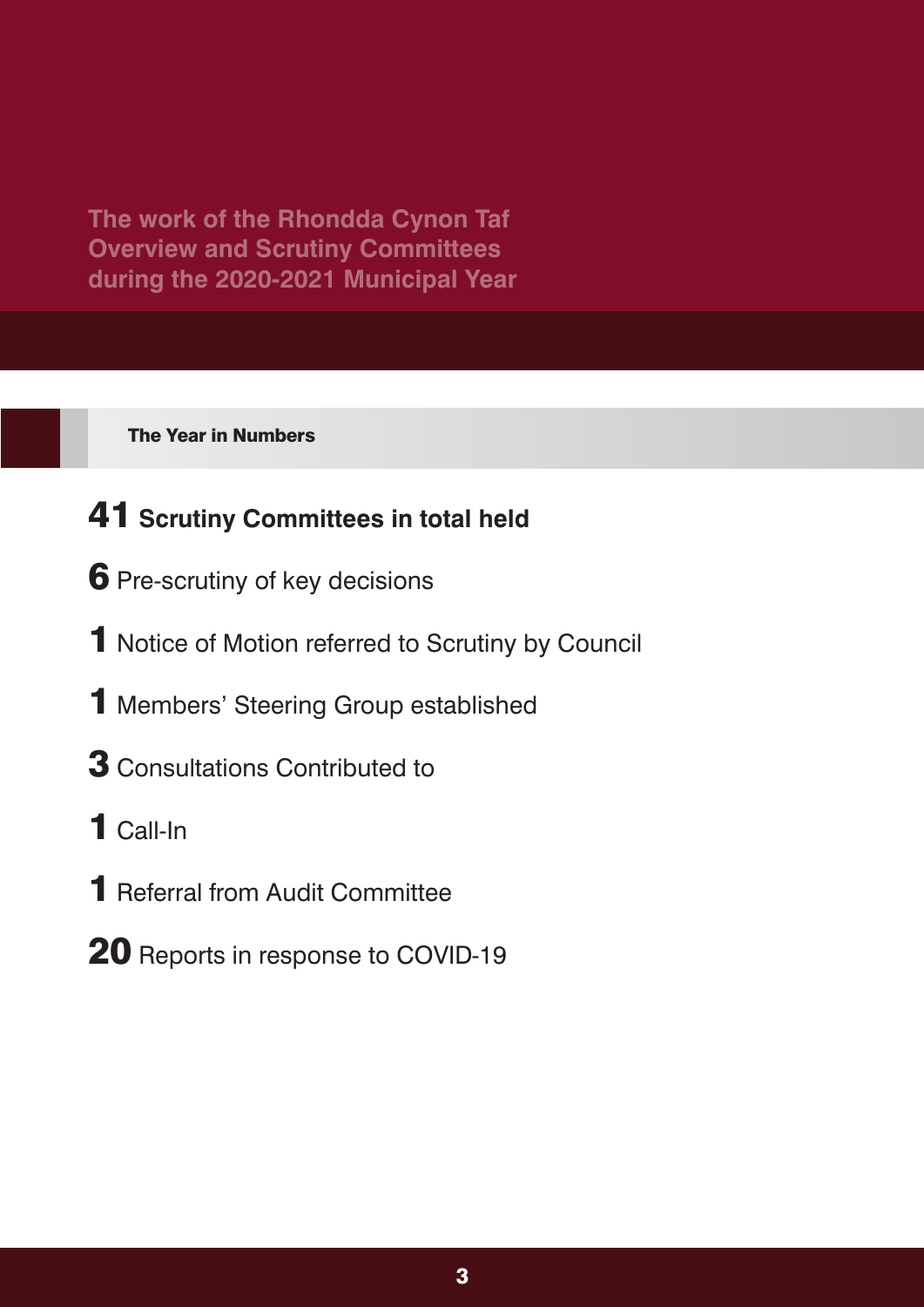# **Rhondda Cynon Taf Overview and Scrutiny Committee Chairs**











**Chair of Overview and Scrutiny Committee:** Cllr. L M Adams

**Chair of Children and Young People Scrutiny Committee:** Cllr. S. Rees-Owen **Chair of Public Service Delivery, Communities & Prosperity Scrutiny Committee:** Cllr. S. Bradwick **Chair of Health and Wellbeing Scrutiny Committee:** Cllr. R. Yeo **Chair of Finance & Performance Scrutiny Committee:** Cllr. M. Powell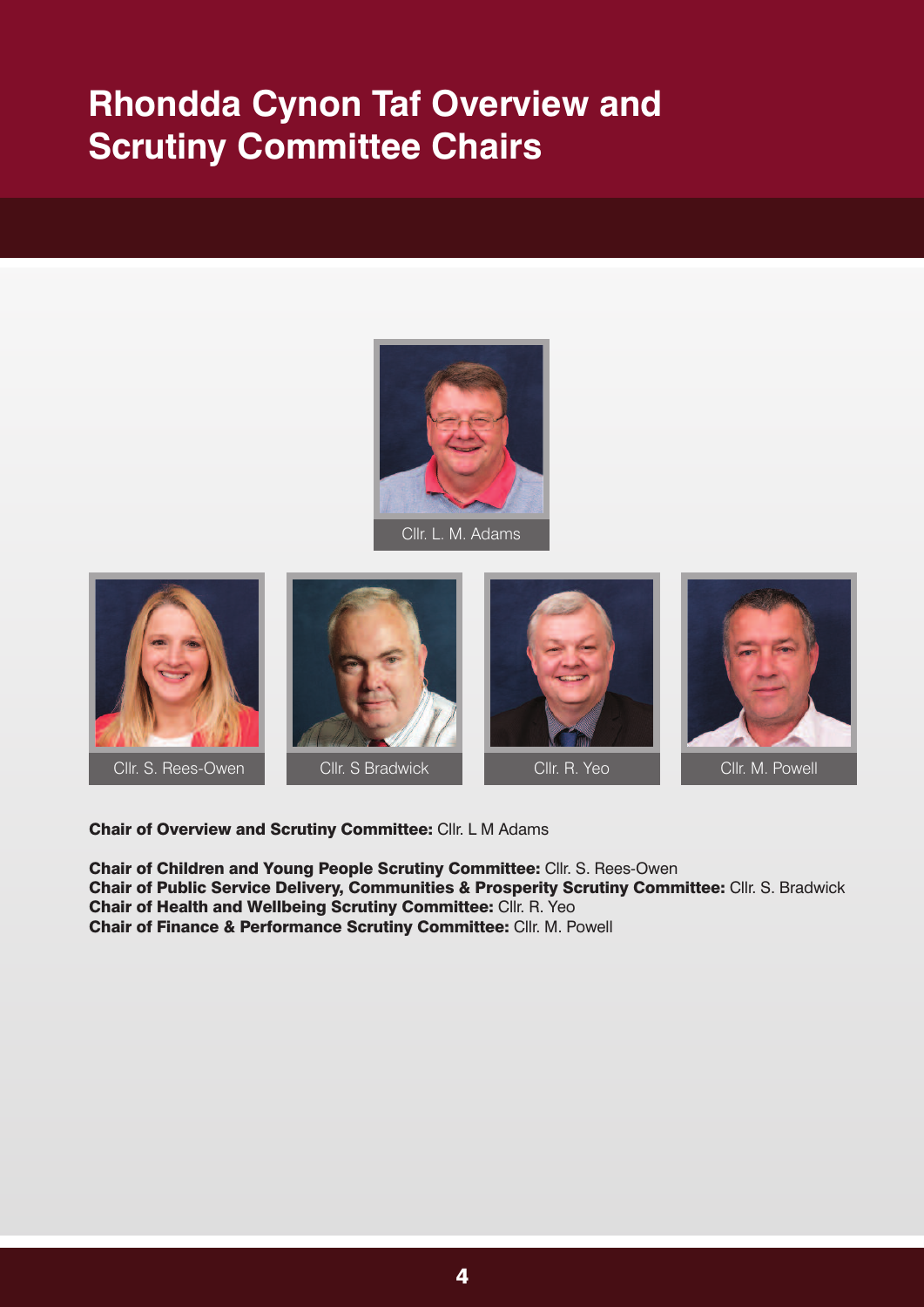### **Contents**

- **• Overview and Scrutiny Committee**
- **• Children and Young People Scrutiny Committee**
- **• Health and Wellbeing Scrutiny Committee**
- **• Public Service Delivery, Communities and Prosperity Scrutiny Committee**
- **• Finance and Performance Scrutiny Committee**
- **• Scrutiny's principal aims**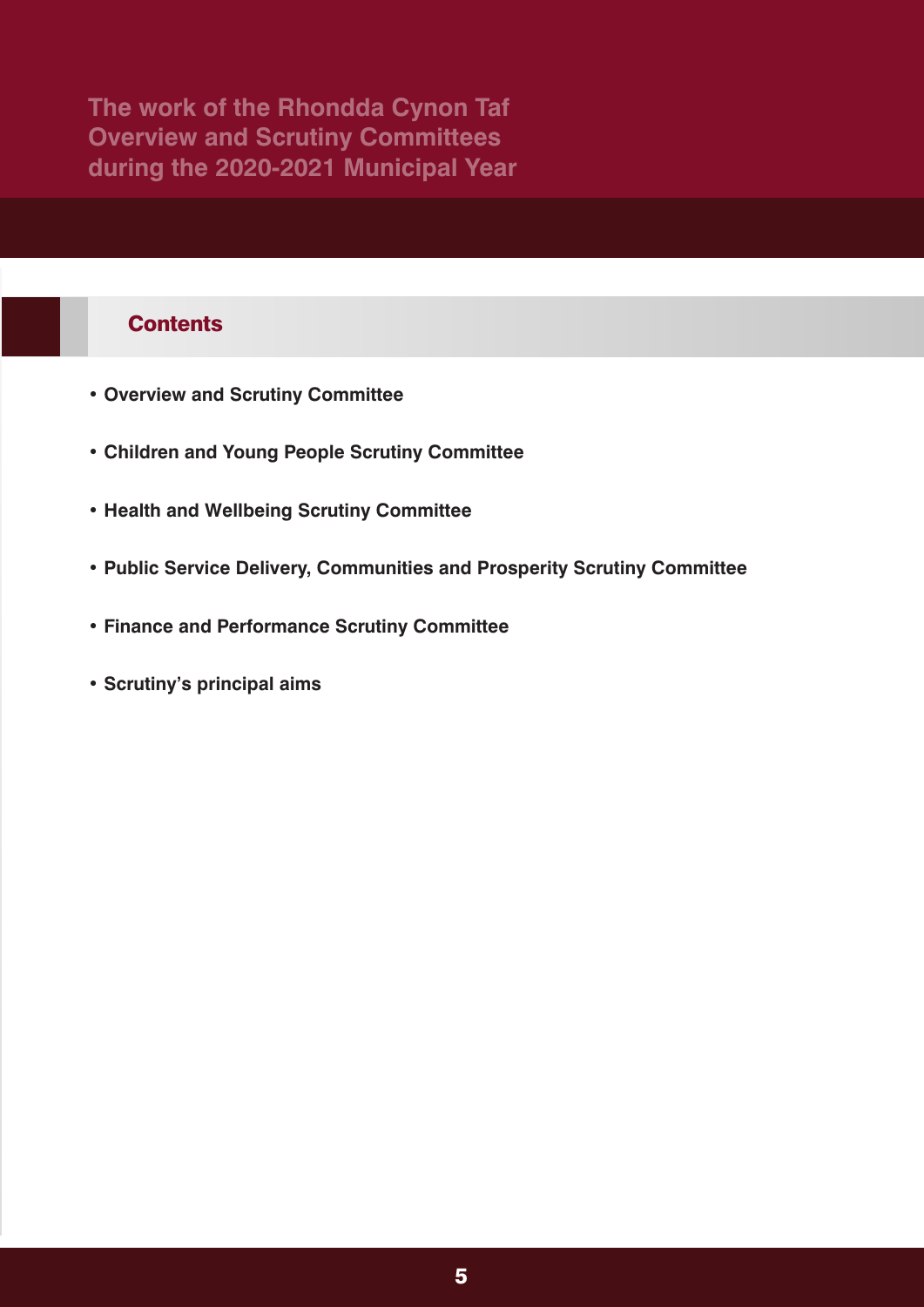

## **Overview & Scrutiny Committee**

**Councillor L. M. Adams**

I am proud to have been Chair of the **Overview & Scrutiny [Committee](https://www.rctcbc.gov.uk/EN/Council/Scrutiny/ScrutinyCommittees/OverviewandScrutinyCommittee.aspx)** at such a pivotal time in the council calendar, when scrutiny continued to be member led and robust. Although we acknowledged that it had to be more flexible than ever before, we demonstrated that it could be conducted in a supportive and constructive way, scrutinising issues that impacted on the lives of residents and the places in which they live and in line with the Committee's **terms of [reference](https://www.rctcbc.gov.uk/EN/Council/Scrutiny/RelatedDocuments/TermsofReference/OVERVIEW.pdf)**.

The Committee has scrutinised a range of Council services over the year, with a number of key recommendations being brought forward, which it is anticipated will assist the service in its delivery and have a positive impact on the residents and users of those services within RCT. Details of this work is illustrated at the end of this section of the report, however, a number of key areas taken forward by the Committee have been highlighted below.

### **Pre Scrutiny of the Council's Residential Care Home Service for Older People.**

During this shortened municipal year, the Overview & Scrutiny Committee has undertaken pre scrutiny of many important issues, some of which have been a long standing and substantive focus for some time. **Pre-Scrutiny** in Rhondda Cynon Taf provides the opportunity for all members to inform the development of key policy areas providing the ability to act as a critical friend in advance of Cabinet consideration.

In recent years, this approach has been further enhanced through the ability of scrutiny to consider the Cabinet Work Programme and as a result of the engagement undertaken with Senior Leadership Team and Cabinet Members, enables Scrutiny Chairs to be cited on the decisions and policy developments.

The modernisation process of the Council's Residential Care Home Service for Older People has been one of our key considerations since Cabinet outlined its vision for services for older people in 2018. This committee has been at the forefront of the council's considerations and we, once again, had the opportunity to undertake pre scrutiny of the consultation feedback on the **1st [December](https://www.rctcbc.gov.uk/EN/Council/CouncillorsCommitteesandMeetings/Meetings/OverviewandScrutinyCommittee/2020/12/01/OverviewandScrutinyCommittee01Dec2020.aspx) 2020**.

Scrutiny agreed that the proposals to increase the number of the retained council residential care homes to 9 and redeveloping 2 further homes to meet identified needs for additional accommodation with care and support, would provide adaptable solutions for the growing needs of an aged population. We also acknowledged how the thorough consultation process had listened to the views and opinions of residents.

**Outcome -** The comments and feedback of the Committee were presented to the Cabinet on the **3rd [December](https://www.rctcbc.gov.uk/EN/Council/CouncillorsCommitteesandMeetings/Meetings/Cabinet/2020/12/03/DecisionNotices/Item2ModernisationoftheCouncilsResidentialCareHomeServiceforOlderPeopleCopy.pdf) 2020**. Scrutiny will continue to be involved at further stages of the process and contribute to this hugely important development.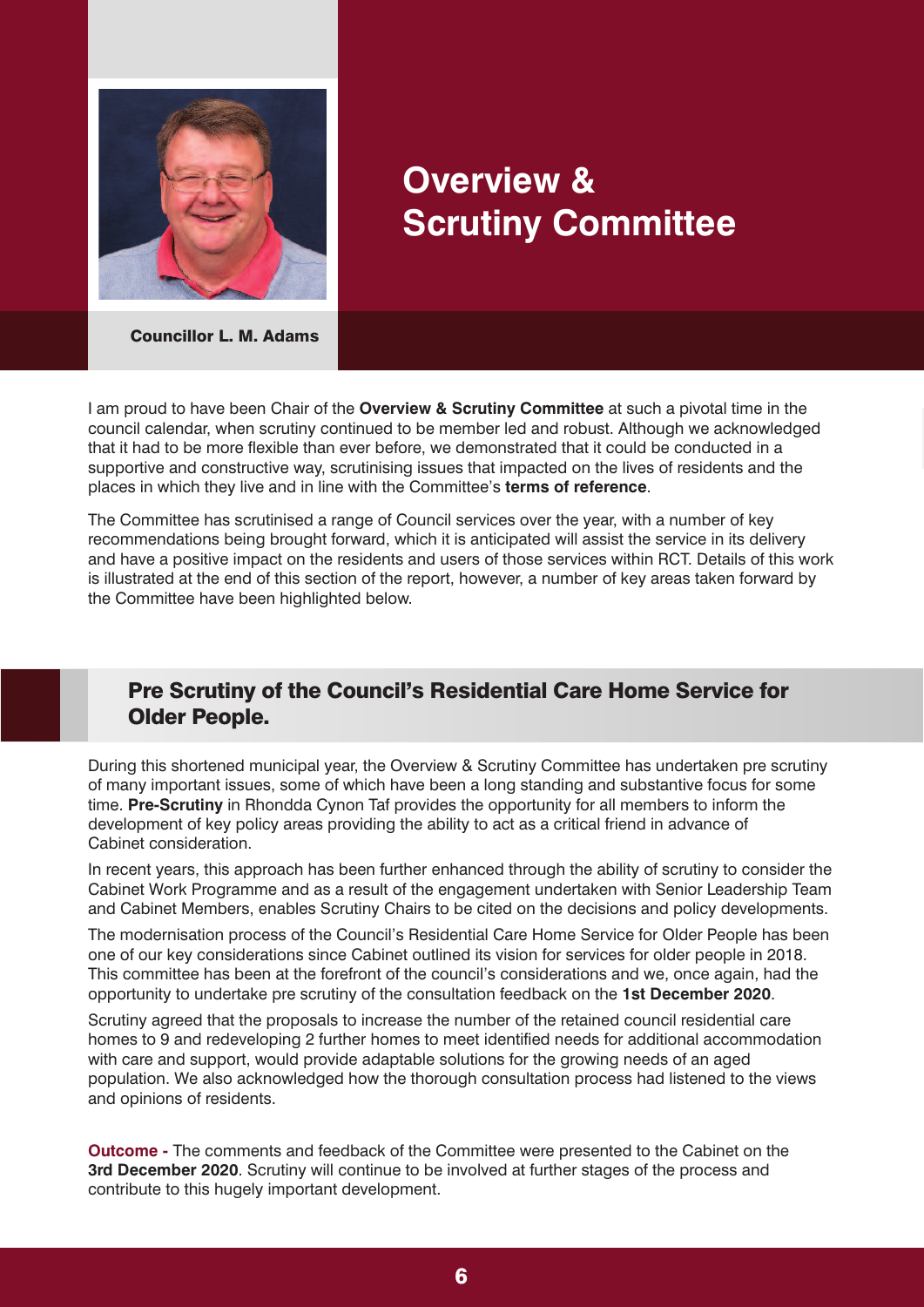### **Review of Flooding in RCT**

During February 2020 and just prior to the pandemic, Rhondda Cynon Taf suffered enormous storm damage and flooding in the wake of Storm Dennis. To understand the extent of the impact of the storm on the communities of RCT, the Overview & Scrutiny Committee undertook a review to consider information relating to the flooding via council officers and relevant partner organisations such as Welsh Water and Natural Resources Wales (NRW), to contribute to the statutory reporting mechanisms of the Council (as flood management authority) and to establish an inquiry session whereby local members would present their views and first hand evidence.

Over the course of two Scrutiny Committees (**14th [October](https://www.rctcbc.gov.uk/EN/Council/CouncillorsCommitteesandMeetings/Meetings/OverviewandScrutinyCommittee/2020/10/14/OverviewandScrutinyCommittee14Oct2020.aspx) 2020**, **9th [December](https://www.rctcbc.gov.uk/EN/Council/CouncillorsCommitteesandMeetings/Meetings/OverviewandScrutinyCommittee/2020/12/09/OverviewandScrutinyCommittee09Dec2020.aspx) 2020**) and the Scrutiny Inquiry Session as well as the collation of verbal and written accounts, the Overview & Scrutiny Committee identified several common issues which emerged from both verbal and written accounts.

**Outcome -** The substantial evidence in its entirety was submitted to Cabinet on the **18th [December](https://www.rctcbc.gov.uk/EN/Council/CouncillorsCommitteesandMeetings/Meetings/Cabinet/2020/12/18/Cabinet18Dec2020.aspx) 2020** together with a summary of Scrutiny's comments and observations. The Overview & Scrutiny Committee will continue to scrutinise the Council's flood risk management and emergency planning arrangements following the outcome of the Council's internal review, including any quarter performance information in respect of these areas. Scrutiny will complete its review in the next municipal year.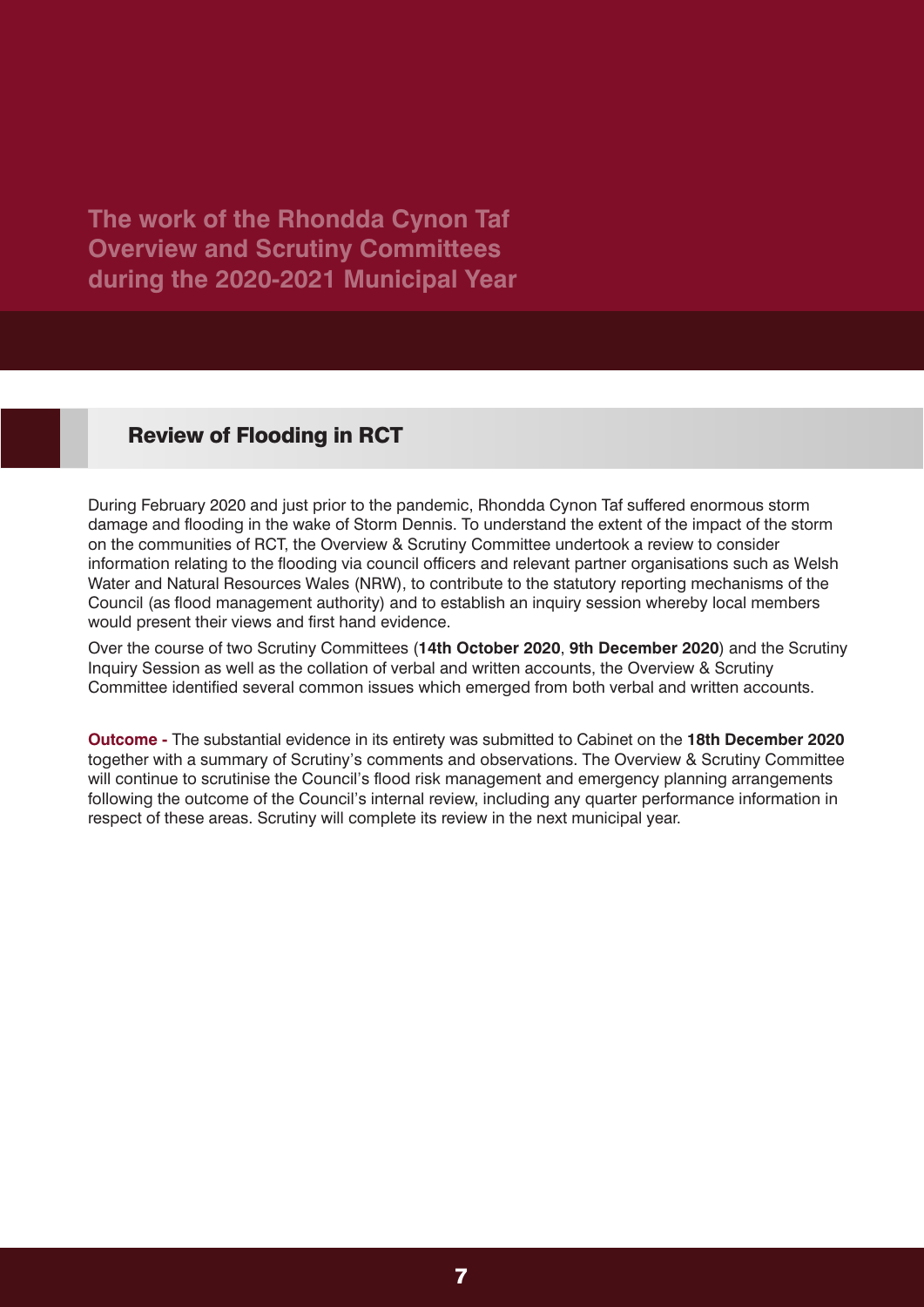### **Response to Consultations of the Local Government and Elections (Wales) Act.**

On 18th November 2019, Welsh Government published the Local Government and Elections (Wales) Bill. The Bill (now the Act, having received Royal Ascent in January 2021) aims to reform and strengthen local government and to improve electoral arrangements. It contains wide ranging proposals that will have a significant impact on the Council. To ensure Members of the Overview & Scrutiny Committee were formally briefed on the content of the proposed legislation and the likely impacts of those proposals on local government, scrutiny, as supported by Full Council, has undertaken several opportunities to formally indicate their position on the proposals and communicate this to Welsh Government.

At our meeting on the **13th [January](https://www.rctcbc.gov.uk/EN/Council/CouncillorsCommitteesandMeetings/Meetings/OverviewandScrutinyCommittee/2020/01/13/OverviewandScrutinyCommittee13Jan2020.aspx) 2020** we responded to the general proposals and any potential barriers to the implementation of the Bill's provisions, the appropriateness of the powers in the Bill for Welsh Ministers to make subordinate legislation and the financial implications of the Bill. Scrutiny has since also provided its responses to Welsh Government's consultation to consider draft regulations which would be made under that legislation in respect of the establishment and operation of Corporate Joint Committees (CJC's). More recently we received a **position [statement](https://www.rctcbc.gov.uk/EN/Council/CouncillorsCommitteesandMeetings/Meetings/OverviewandScrutinyCommittee/2020/12/09/OverviewandScrutinyCommittee09Dec2020.aspx)** in respect of the requirements of the Act. The 'Coming into Force' provisions of the Act are complex and therefore the position statement sets out a much needed Action Plan detailing the various provisions of the Act, the work already undertaken and that which is required to prepare this Council for these various provisions.

**Outcome -** The Overview & Scrutiny Committee will continue to receive further information on the requirements of the Act and in particular the future role for scrutineers.

### **Call-In - Call in of Key Officer Delegated Decision: Sale of Part of the Former Lady Windsor Colliery Site, Ynysybwl**

Earlier in the year, a **[call-in](https://www.rctcbc.gov.uk/EN/Council/CouncillorsCommitteesandMeetings/Meetings/OverviewandScrutinyCommittee/2020/08/12/OverviewandScrutinyCommittee12Aug2020.aspx)** requested that the decision of the Director of Corporate Estates relating to the Sale of Part of the Former Lady Windsor Colliery Site, Ynysybwl published on the 30th July be considered by the Overview & Scrutiny Committee. On the 12th August 2020, Committee considered a range of written and oral evidence from the three signatories to the call-in, members of the public and the Director of Corporate Estates.

**Outcome -** Scrutiny determined to refer the matter back to the decision maker, the Director of Corporate Estates, for further consideration based on the grounds of the call-in.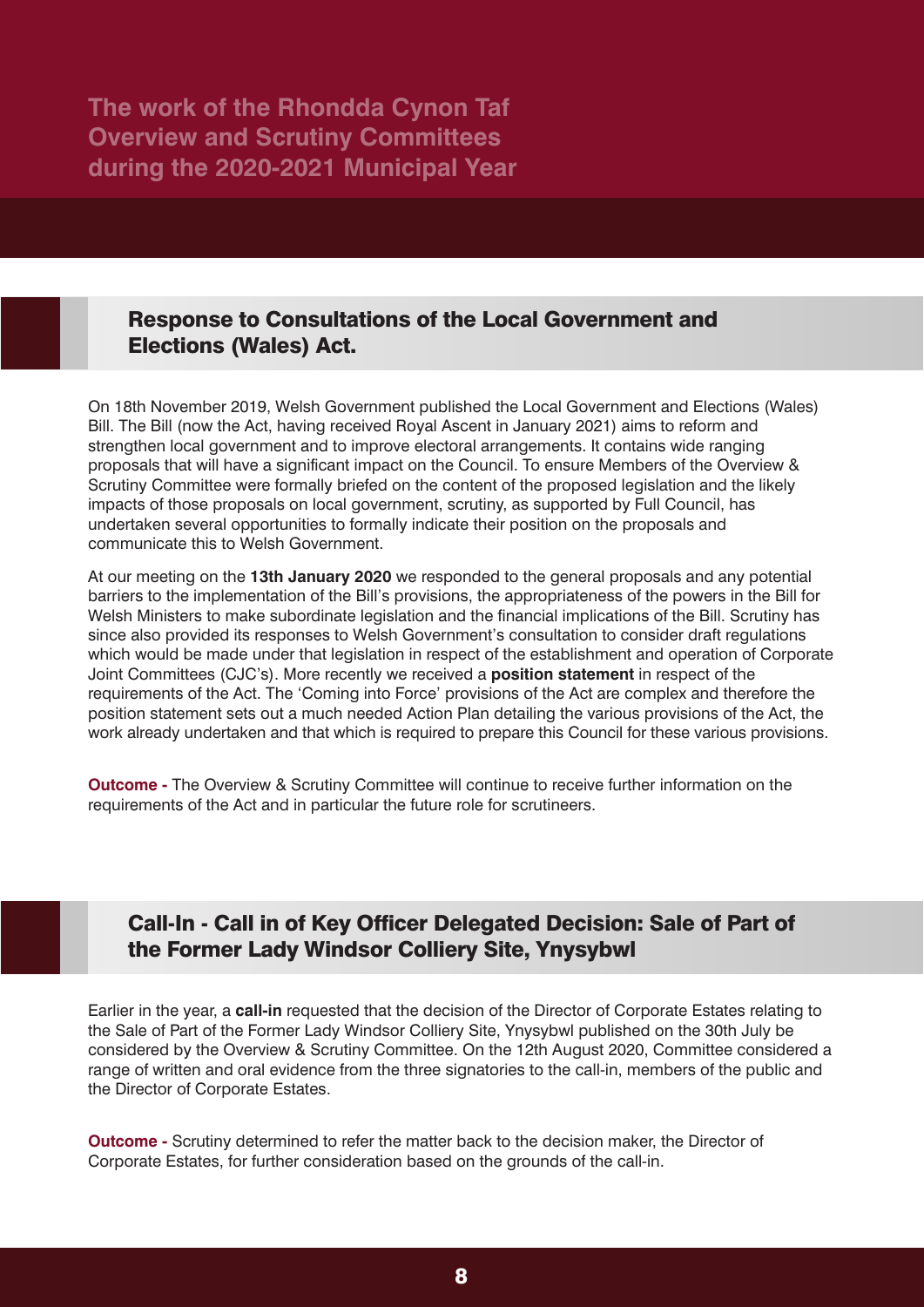The broader work programme of the Committee has continued to challenge and scrutinise the delivery of Council services, including the Council's recovery planning following the initial lockdown in 2020. Many areas of the Council's work have received specific focus over the last municipal year, including how the Council seeks to promote equalities and the steps the Council is taking to address climate change locally.

Through this focus, which we have been required to provide, and as a result of virtual arrangements and the pressure faced by Council Officers, there are a number of areas of work which the Council has needed to suspend during this shortened municipal year, which we will seek to resume as part of the 2021/22 municipal year.

I would like to extend my thanks to my Vice Chair, Councillor Wendy Lewis, and members of the Overview & Scrutiny Committee for their continued support and hard work.

Click here for all Scrutiny **Virtual [meetings](https://www.rctcbc.gov.uk/EN/Council/CouncillorsCommitteesandMeetings/Committees/Virtualmeetingsduringsocialdistancing.aspx)**.

Other work of the **OVERVIEW & SCRUTINY [COMMITTEE](https://www.rctcbc.gov.uk/EN/Council/CouncillorsCommitteesandMeetings/Committees/OverviewandScrutinyCommittee.aspx)** included:

- Annual Equalities Report 2019/20
- Customer Feedback Scheme Comments, Compliments and Complaints Annual Report 2019/20
- Progress of the Cardiff Capital Region ('CCR') Joint Cabinet (the 'Regional Cabinet' a joint committee)
- Welsh Government Consultation: Draft Regulations to Establish Corporate Joint Committees
- The Council's Fire Safety Risk Assessment Process
- Local Authority Arrangements to Safeguard Children and Adults at Risk
- Consideration of the Cabinet Forward Work Programme
- RLDP Members Steering Group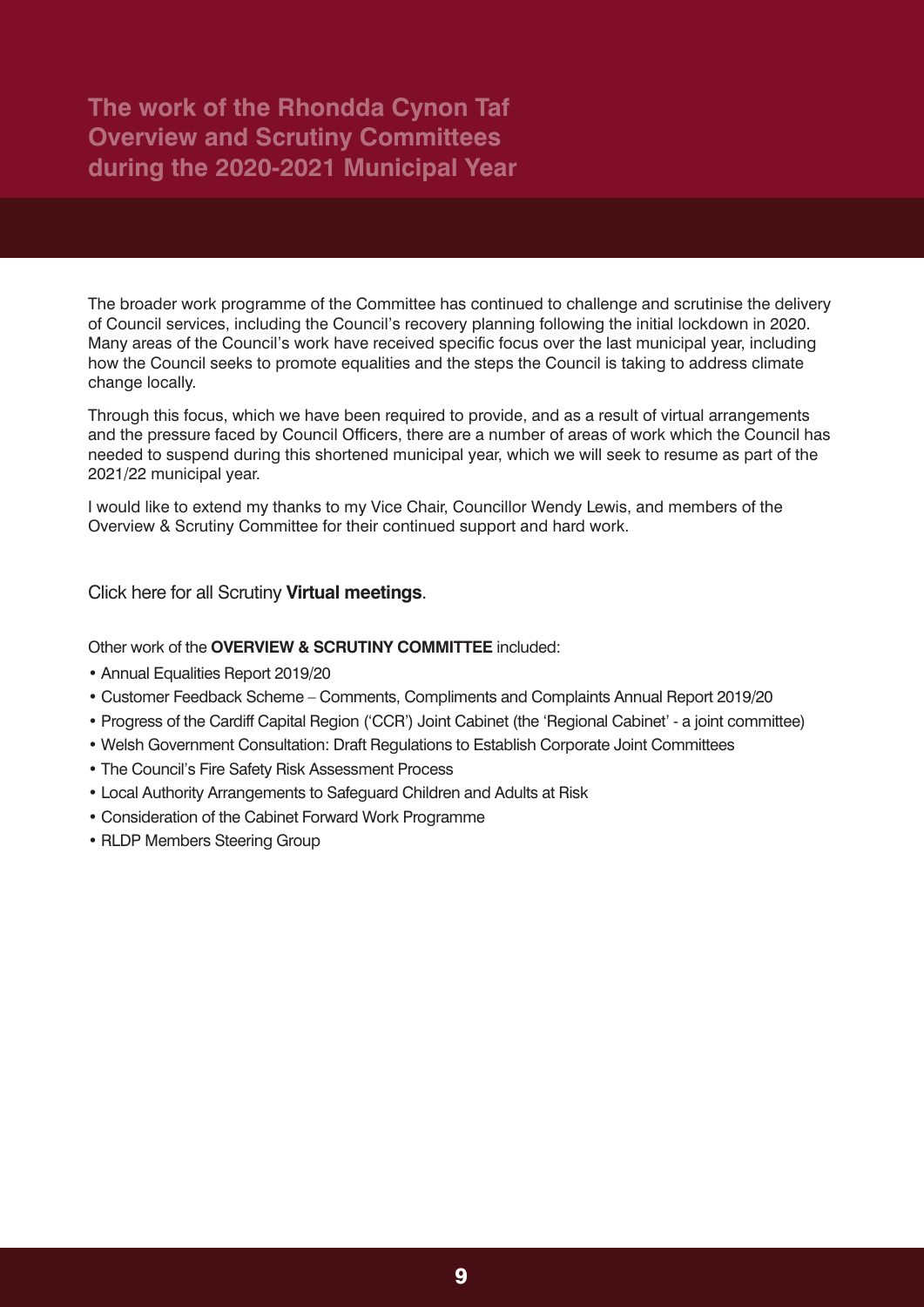### **Scrutiny Chairs & Vice Chairs**

The Scrutiny Chairs and Vice Chairs continue to meet to ensure co-ordination between the respective Committees, oversee forward work programmes and share learning. The Chairs and Vice Chairs have also maintained regular engagement sessions with their respective Scrutiny Lead Officers and Cabinet Members to discuss forward work programmes and to form a sound knowledge of each other's work.

I would like to acknowledge the due diligence of the Chairs and Vice Chairs of the four thematic Scrutiny Committees for undertaking such a large volume of scrutiny this year and for maintaining such an overwhelming pace of work under virtual conditions.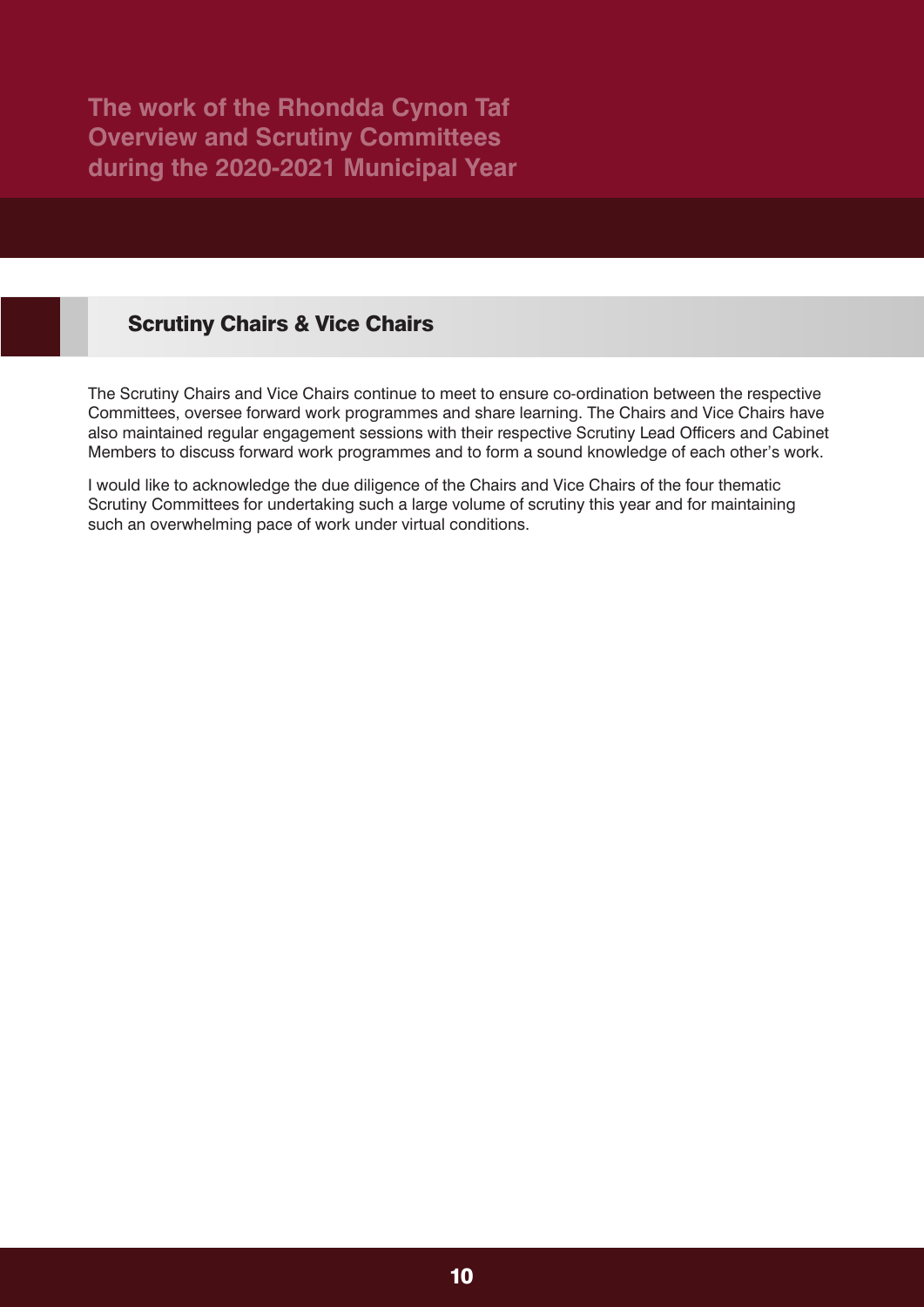

## **Children & Young People Scrutiny Committee**

**Councillor S. Rees-Owen**

Key to the **Children and Young People Scrutiny [Committee's](https://www.rctcbc.gov.uk/EN/Council/Scrutiny/ScrutinyCommittees/ChildrenandYoungPeopleScrutinyCommittee.aspx)** work for 2020/ 2021 has been the response to the COVID-19 pandemic in relation to Education and Children's Services. The Children and Young People Scrutiny Committee became the first of the thematic Scrutiny Committees to undertake a programme of work so that it could scrutinise and challenge the Council's response to the COVID-19 pandemic from both an education and children's services perspective and in line with its **terms of [reference](https://www.rctcbc.gov.uk/EN/Council/Scrutiny/RelatedDocuments/TermsofReference/CHYP.pdf)**.

### **Response to COVID-19 - Education & Children's Services**

The first of many COVID-19 responses from an education perspective was presented on the **[22nd](https://www.rctcbc.gov.uk/EN/Council/CouncillorsCommitteesandMeetings/Meetings/ChildrenandYoungPeopleScrutinyCommittee/2020/09/09/ChildrenandYoungPeopleScrutinyCommittee09Sep2020.aspx) July [2020](https://www.rctcbc.gov.uk/EN/Council/CouncillorsCommitteesandMeetings/Meetings/ChildrenandYoungPeopleScrutinyCommittee/2020/09/09/ChildrenandYoungPeopleScrutinyCommittee09Sep2020.aspx)** as we examined a number of critical actions taken by the service since March 2020 and preparations for the return to school in September 2020. We are grateful for the frequency and level of detailed evidence we have received directly from the Director of Education & Inclusion Services, to enable committee to engage effectively with these fast-moving matters over the last municipal year.

From the outset of this municipal year, we prioritised scrutinising the response of Children's Services approach to supporting vulnerable children and families of Rhondda Cynon Taf during the pandemic. We scrutinised how the service, in keeping with Welsh Government statutory guidance, has continued to maintain services such as family support, safeguarding duties, children looked after and youth offending.

We have received a number of **joint [reports](https://www.rctcbc.gov.uk/EN/Council/CouncillorsCommitteesandMeetings/Meetings/ChildrenandYoungPeopleScrutinyCommittee/2020/12/02/ChildrenandYoungPeopleScrutinyCommittee02Dec2020.aspx)** from both Directorates outlining the support to promote the health and emotional wellbeing of pupils, staff and families across RCT as a result of COVID-19. We scrutinised the work of all service areas to ensure they are adapting to new and emerging challenges with a clear focus on preventative and sustainable models of service delivery that are both efficient and effective for the wellbeing of our young people.

More recently and as lockdown measures unfold, our attention has turned to the huge challenges ahead for both service areas in developing their recovery plans.

**Outcome -** Committee will scrutinise the delivery adjustments as they are made in response to the national alert levels and we have committed to **receive termly education** updates to remain well-informed.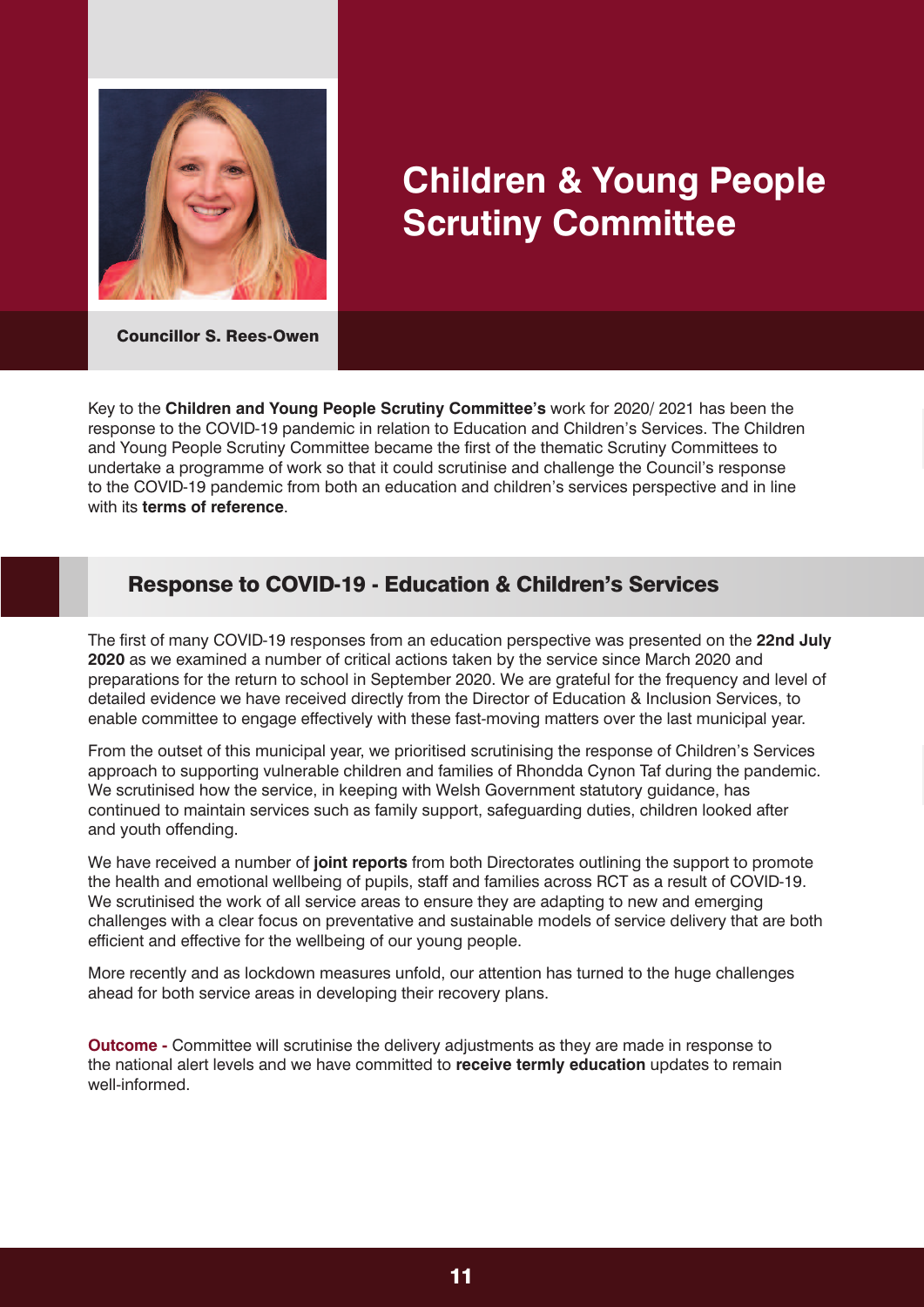### **Scrutiny of the impact of the Central South Consortium**

In line with our terms of reference we continue to challenge the **Central South [Consortium](https://www.rctcbc.gov.uk/EN/Council/CouncillorsCommitteesandMeetings/Meetings/ChildrenandYoungPeopleScrutinyCommittee/2021/02/24/Reports/AgendaItem4REPORTOFTHEWORKOFTHECENTRALSOUTHCONSORTIUMINTHEREGIONANDRHONDDACYNONTAFLOCALAUTHORITY.pdf) (CSC)** on their approach in developing a school led system and to provide evidence that CSC is value for money and to demonstrate its impact and effectiveness. Committee held the CSC to account for its support to schools in Rhondda Cynon Taf, particularly during lockdown, and of its assessment, evaluation and accountability arrangements supporting a self-improving system.

**Outcome -** We propose to maintain our robust challenge of the Central South Consortium on a regular basis.

### **Notice of Motion (NOM) - Kinship Care**

We welcomed the **Notice of [Motion](https://www.rctcbc.gov.uk/EN/Council/CouncillorsCommitteesandMeetings/Meetings/Council/2020/07/24/Council24Jul2020.aspx)** (NOM) in respect of kinship care which was referred to our Committee by Council on the 29th July 2020.

Following our meeting held on the **13th [January](https://www.rctcbc.gov.uk/EN/Council/CouncillorsCommitteesandMeetings/Meetings/ChildrenandYoungPeopleScrutinyCommittee/2021/01/13/Reports/AgendaItem5KinshipReport.pdf) 2021** Committee proposed, in discussion with the proposer and seconder of the NOM, to scrutinise the results of a survey of carers and kinship carers to assess their needs and we will invite representatives from 'Grandparents Plus' who are working closely with the local authority to improve support to friends and families across Rhondda Cynon Taf.

**Outcome -** We will complete our review and make our recommendations to Cabinet in the next Municipal Year.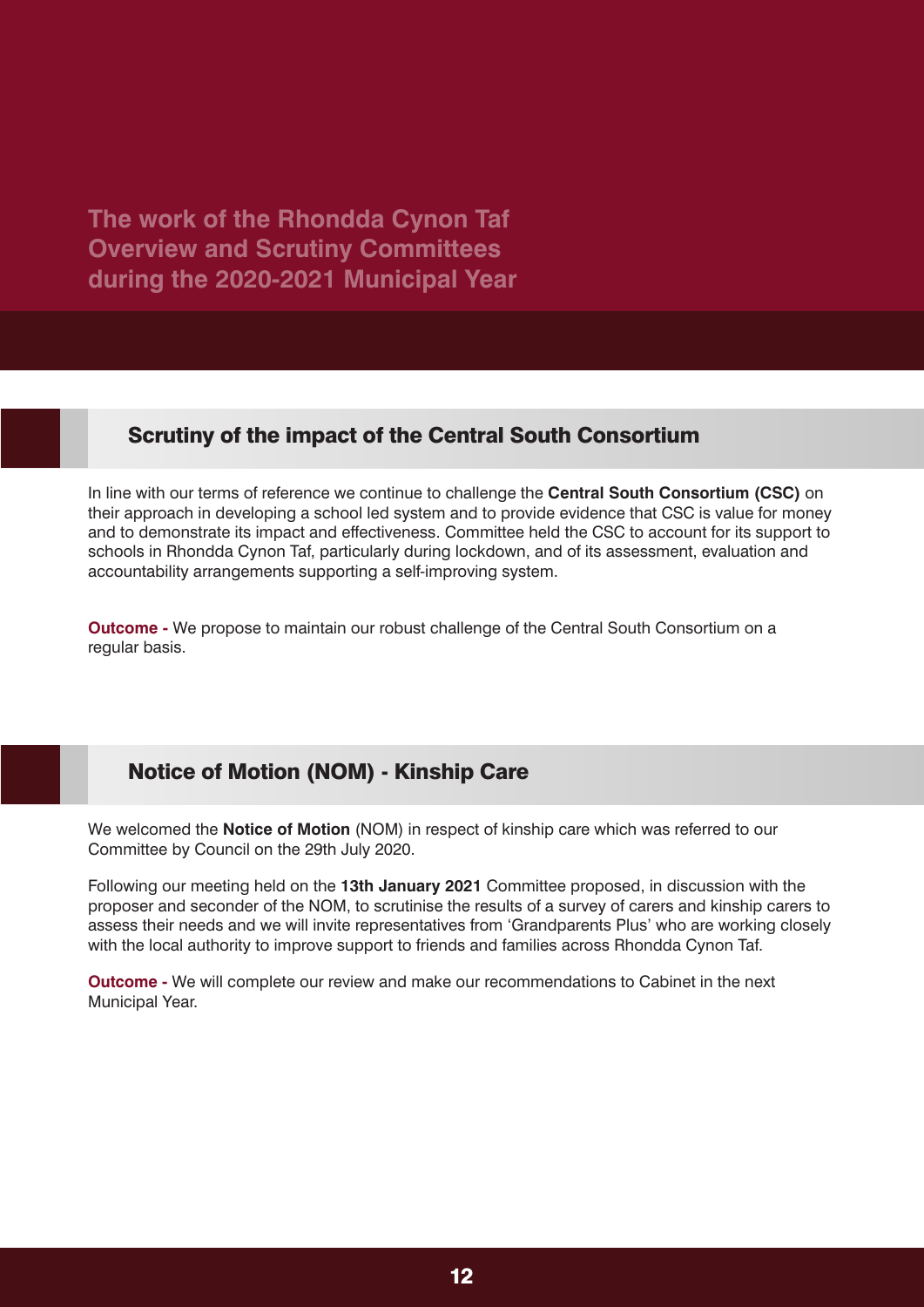### **Referral from the Audit Committee – to the Children & Young People Scrutiny Committee**

The **referral from the Audit [Committee](https://www.rctcbc.gov.uk/EN/Council/CouncillorsCommitteesandMeetings/Meetings/ChildrenandYoungPeopleScrutinyCommittee/2021/03/24/Reports/AgendaItem7SchoolAttendanceUnauthorisedAbsenceReport.pdf)** to the Children and Young People Scrutiny Committee came following concerns raised in respect of high levels of unauthorised absence at statutory school ages and Post-16 attendance levels. Attendance and exclusion data are routinely reported to scrutiny as are regular updates on the Attendance Strategy.

**Outcome -** Following thorough scrutiny of the information we proposed that an audit of post 16+ is undertaken in the new municipal year. We will make our recommendations to the Audit Committee based on further evidence and as such, this will be included as part of our forward work programme for 2021/22.

In addition to the above, Members have continued to challenge a range of other areas including access to online learning by disadvantaged pupils during the pandemic and the how attendance has been impacted, including consideration of how the Council is working to improve attendance<sup>1</sup> across Rhondda Cynon Taf.

The Committee has also sought to understand how the pandemic may have impacted on the participation in Welsh Medium Education and the unique challenges faced by parents and pupils by remote learning.

Finally, I would like to take the opportunity to thank Members for their hard work and contributions over what has been an extremely challenging year. My thanks also to the Vice Chair, Councillor Julie Edwards, for her support throughout the year.

Other work of the **CHILDREN & YOUNG PEOPLE SCRUTINY [COMMITTEE](https://www.rctcbc.gov.uk/EN/Council/CouncillorsCommitteesandMeetings/Committees/ChildrenandYoungPeopleScrutinyCommittee.aspx)** included:

- Regional Adoption Annual Report
- Report from the Corporate Parenting Annual Report
- Care Inspectorate Wales (CIW) Inspection in relation to the Disable Children's Service review
- WESP Annual Report
- Eye to Eye Counselling Service report
- Implementation of the Additional Learning Needs and Education Tribunal Act (ALNET) 2018
- Child and Adolescent Mental Health Service (CAMHS)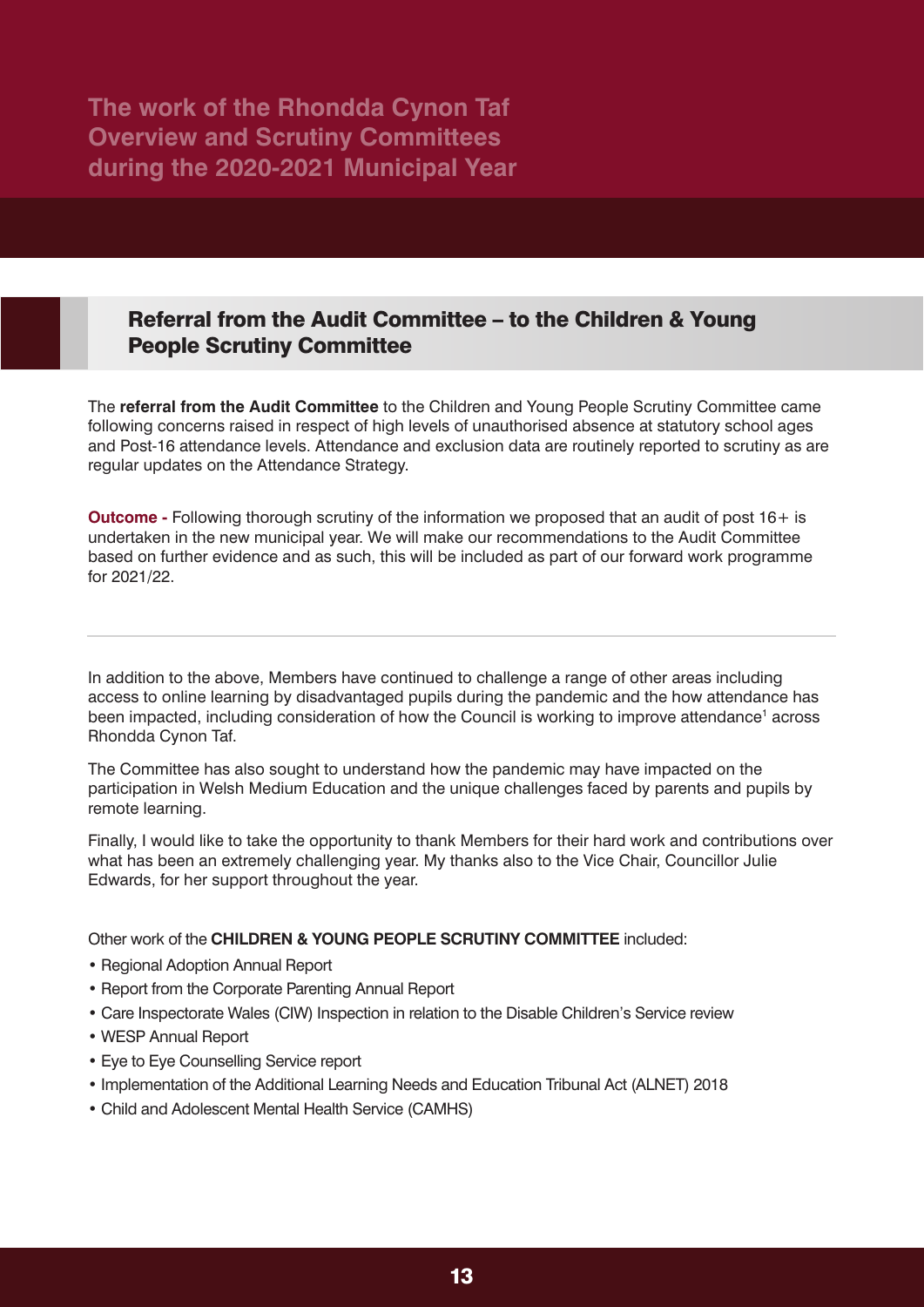

# **Health & Wellbeing Scrutiny Committee**

**Councillor R. Yeo**

**The Health and Wellbeing Scrutiny [Committee](https://www.rctcbc.gov.uk/EN/Council/Scrutiny/ScrutinyCommittees/TheHealthandWellbeingScrutinyCommittee.aspx)** plays a vital role in assessing service performance and policy development across a range of Council Services, including all aspects of Adult Social Care, Housing, Leisure Services and Public Health and Protection, as set out in its **terms of [reference](https://www.rctcbc.gov.uk/EN/Council/Scrutiny/RelatedDocuments/TermsofReference/HWB.pdf)**.

### **Response to COVID-19 - Adult Services**

The first of many reports and updates to Committee outlining the Council's response to the COVID -19 pandemic from an Adult Services perspective was presented on the **14th [September](https://www.rctcbc.gov.uk/EN/Council/CouncillorsCommitteesandMeetings/Meetings/HealthandWellbeingScrutinyCommittee/2020/09/14/HealthandWellbeingScrutinyCommittee14Sep2020.aspx) 2020**. This became our key focus for the 2020/21 Municipal Year, and we requested relevant statistical indicators to accurately monitor the performance and recovery actions of this vital service in line with the Council's 2020/21 Corporate Plan.

Not only did we scrutinise the plans in place across health and social care that addressed the challenges associated with the COVID-19 pandemic, we proposed that this also included information on the winter pressures across the Cwm Taf Morgannwg region. Committee was keen to understand how the health and social care providers and partners delivered quality care and services throughout a demanding period and to ensure that the frequently updated guidance from Welsh Government had been disseminated appropriately.

**Outcome -** To undertake further scrutiny of the recovery oversight and coordination for Adult Services.

### **Response to COVID-19 - Adult Carers Support**

As a result of Committee's concerns regarding the support available for adult carers and the increased resilience by them and their families culminating in a higher demand on adult social care, we received a report at our meeting on the **8th [February](https://www.rctcbc.gov.uk/EN/Council/CouncillorsCommitteesandMeetings/Meetings/HealthandWellbeingScrutinyCommittee/2021/02/08/HealthandWellbeingScrutinyCommittee08Feb2021.aspx) 2021** on the provision for adult carers throughout the pandemic. We scrutinised the work of the Rhondda Cynon Taf Carers Support Project (CSP) along with data from day service provision, sitting services and formal respite provision.

Respite services has continued to support unpaid carers, residential and nursing placements, sitting services and day centre provision for adults with learning disabilities or dementia, have all continued to operate despite the restrictions.

**Outcome -** Committee has committed to scrutinise this issue through regular reporting to ensure that the strength and resilience of all carers has been and continues to be adequately supported throughout the pandemic.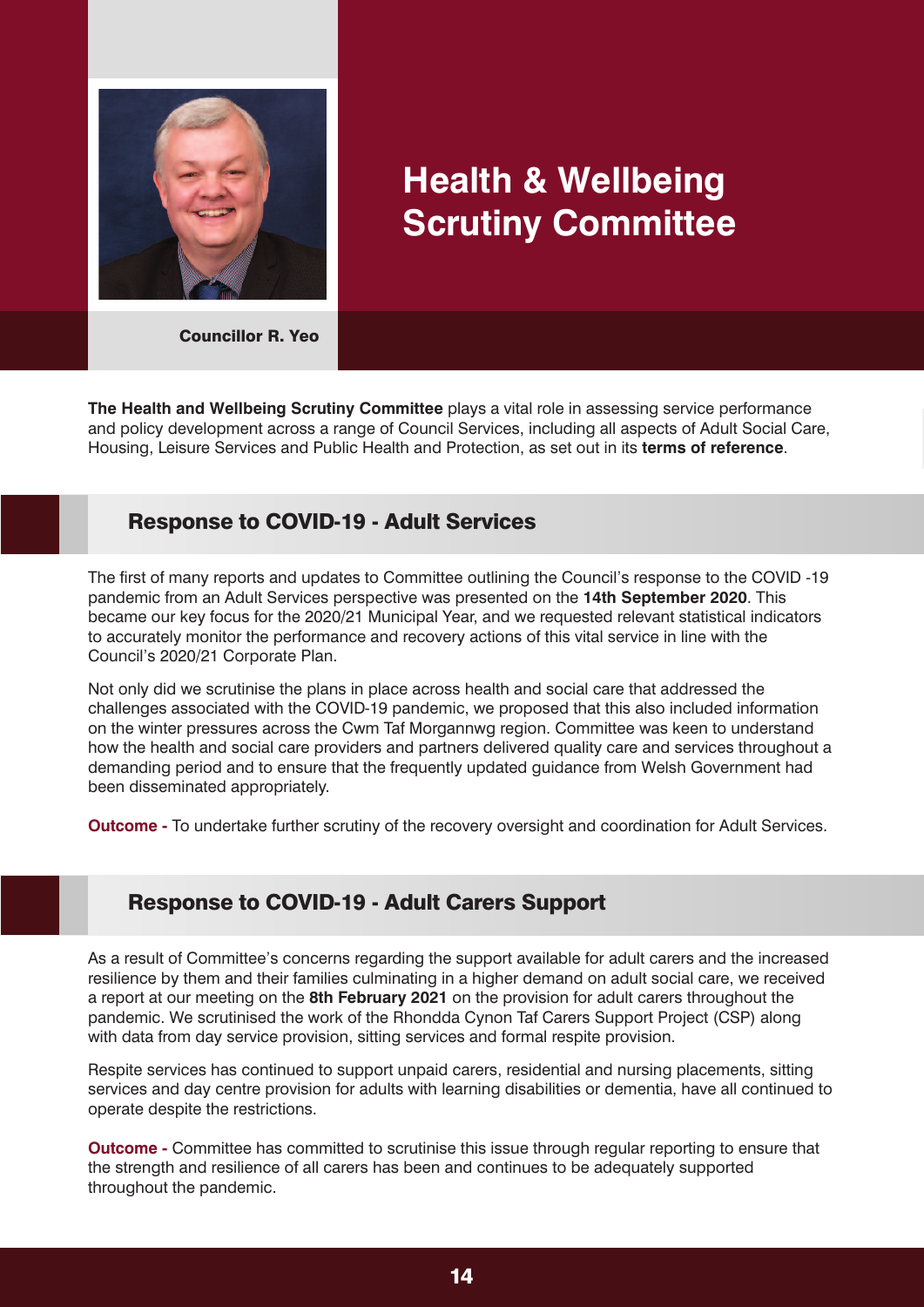### **Response to COVID-19 - Public Health and Protection Services**

The Health and Wellbeing Scrutiny Committee has a commitment to review the work of the Public Health and Protection Services. An overview of the regulatory service response to the pandemic was provided to the Committee on the **12th [January](https://www.rctcbc.gov.uk/EN/Council/CouncillorsCommitteesandMeetings/Meetings/HealthandWellbeingScrutinyCommittee/2021/01/12/HealthandWellbeingScrutinyCommittee12Jan2021.aspx) 2021**. It included Regulatory Services (including Environmental Health, Trading Standards, Licensing, Community Safety), Homelessness Provision and the Registrar Service. It also included the Cwm Taf Morgannwg Contact Tracing Service operated by RCTCBC on behalf of the Region. To ensure that monitoring the demand on the vulnerable within our communities had been undertaken, we requested an **[update](https://www.rctcbc.gov.uk/EN/Council/CouncillorsCommitteesandMeetings/Meetings/HealthandWellbeingScrutinyCommittee/2021/03/16/HealthandWellbeingScrutinyCommittee16Mar2021.aspx)** on the Homelessness Strategy 2018-2022 to revisit and review the Action Plan accordingly.

We reviewed the renewal of the **Service Level [Agreement](https://www.rctcbc.gov.uk/EN/Council/CouncillorsCommitteesandMeetings/Meetings/HealthandWellbeingScrutinyCommittee/2021/01/12/Reports/AgendaItem4HopeRescueSLAReview.pdf) between the Local Authority and Hope Rescue**, which provides the stray dog kennelling facility for the Council. Evidence of more robust processes and sustained improvements in service delivery, since its initial implementation, warranted the endorsement to renew the Service Level Agreement.

**Outcome -** Committee endorsed the Service Level Agreement between Hope Rescue and the Local Authority.

I would like to extend my gratitude to all members of the Committee for their support throughout this challenging period, particularly my Vice Chair, County Borough Councillor Sheryl Evans for her contribution.

Other work of the **HEALTH & WELLBEING SCRUTINY [COMMITTEE](https://www.rctcbc.gov.uk/EN/Council/CouncillorsCommitteesandMeetings/Committees/HealthandWellbeingScrutinyCommittee.aspx)** included:

• Integrated Substance Misuse Service in Rhondda Cynon Taf and Merthyr Tydfil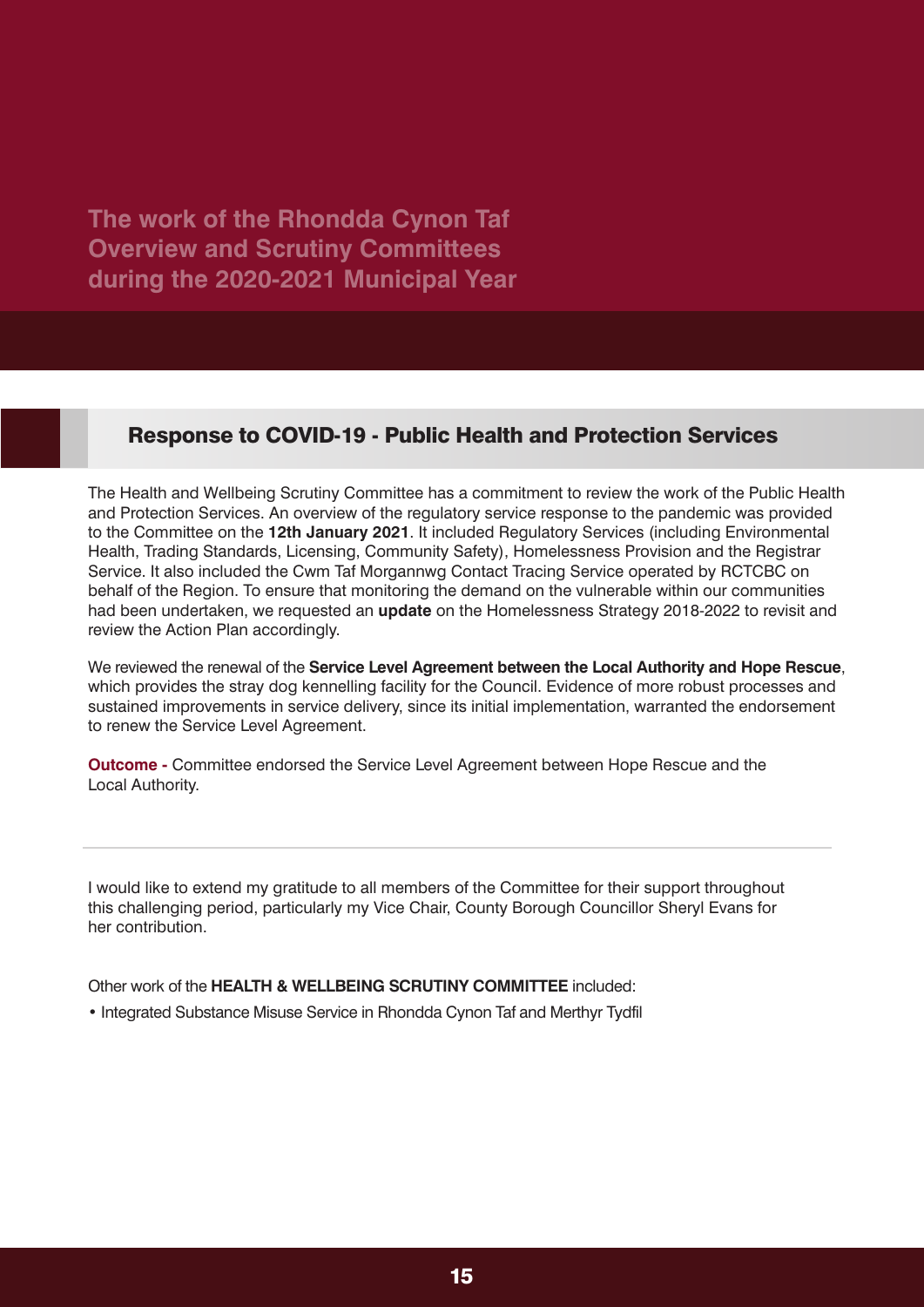

**Public Service Delivery, Communities and Prosperity Scrutiny Committee**

**Councillor S. Bradwick**

I am delighted to introduce to you just some of the work of the **Public Service Delivery, [Communities](https://www.rctcbc.gov.uk/EN/Council/CouncillorsCommitteesandMeetings/Meetings/HealthandWellbeingScrutinyCommittee/2021/01/12/Reports/AgendaItem4HopeRescueSLAReview.pdf) and Prosperity Scrutiny [Committee](https://www.rctcbc.gov.uk/EN/Council/CouncillorsCommitteesandMeetings/Meetings/HealthandWellbeingScrutinyCommittee/2021/01/12/Reports/AgendaItem4HopeRescueSLAReview.pdf)**. The role of the Public Service Delivery, Communities and Prosperity Committee as defined in their **terms of [reference](https://www.rctcbc.gov.uk/EN/Council/Scrutiny/RelatedDocuments/TermsofReference/PublicServiceDelivery.pdf)** is the scrutiny of matters that affect RCTCBCs key Community Services.

### **Response to COVID-19 - Waste and Recycling**

In setting the 2020/21 Work Programme the Committee prioritised and had regard for the unprecedented time we have all found ourselves in. We recognised the inevitable impact on frontline services from COVID-19 and therefore prioritised the Councils response to the pandemic and how this impacted the strict Welsh Government target for Wales to recycle 70% of its waste by 2025. The Authority achieved the current target set out by Welsh Government of 64% and exceeded the target achieving 68% whilst only being down just over ½% on the previous year. This is testament to the resilience and commitment of our staff and collection and disposal processes.

As the Community Recycling Centres reopened with strict measures in place to comply with COVID-19 legislation, staff responded to the changes in legislation and quickly adapted operations to ensure residents were able to attend the Community Recycling Centres safely to dispose of their waste. Evident to see was the commitment from residents to recycling. During the Christmas 2020 period, more than double the amount that was usually collected was collected in the week before, during and after Christmas on dry recycling and food waste. Over 400 tonnes of food waste and 450 tonnes of dry recycling had been collected in one day, whereas the previous year this figure would have been collected over a week. This had contributed to the residual waste figure significantly reducing during this period. Well done to our residents who are clearly committed in supporting the Authority achieve the ambitious Welsh Government targets to ultimately achieve zero waste by 2050.

**Outcome -** Achieving the strict Welsh Government targets is a priority for the Authority and in setting our Forward Work Programme for 2021/22 we will have regard for these targets. As a Committee we will work with local schools and businesses to challenge their recycling and waste procedures, to improve them in support of the Authority. We want to convey a clear message that tackling this issue is everyone's responsibility.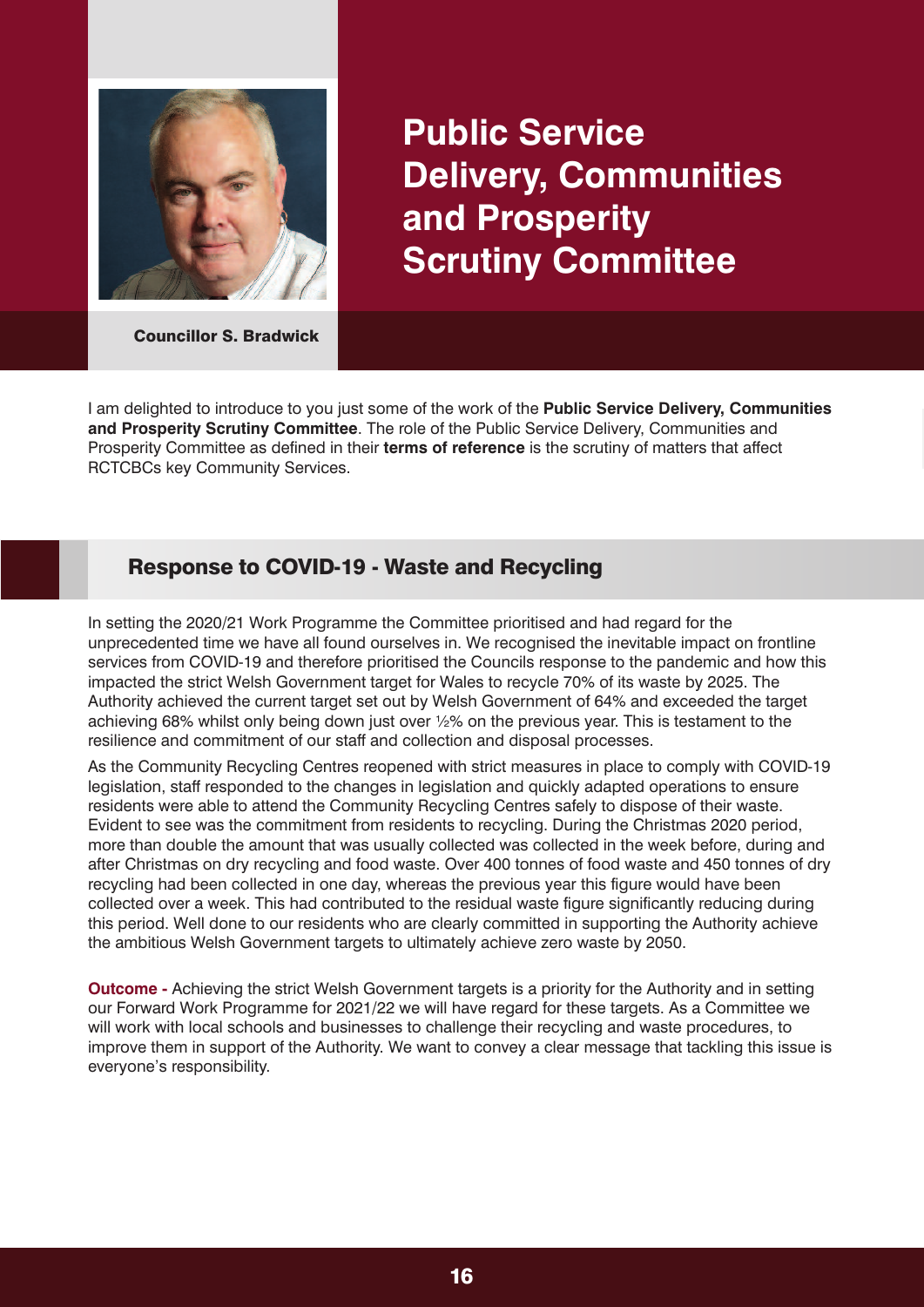### **Pre-Scrutiny of the Dog Control Public Spaces Protection Orders**

On the **23rd [September](https://www.rctcbc.gov.uk/EN/Council/CouncillorsCommitteesandMeetings/Meetings/PublicServiceDeliveryCommunitiesandProsperityScrutinyCommittee/2020/09/23/PublicServiceDeliveryCommunitiesandProsperityScrutinyCommittee23Sep2020.aspx) 2020** the Committee undertook pre-scrutiny of a proposed extension and variation to Rhondda Cynon Taf CBCs Dog Control Public Spaces Protection Orders. We considered the outcomes of the public consultation exercise to extend the two Public Spaces Protection Orders, relating to dog controls, in Rhondda Cynon Taf (the Dog Control PSPO's). It was proposed that they be renewed for a further 3 year period in order to maintain the significant benefits the orders have had in relation to dog fouling and ensure appropriate powers remain in place to deal with the minority who continue to flout the laws.

**Outcome -** Members determined that further enforcement would not be as effective as education and recommended that the Authority work closely with schools to educate our children and young people on the importance of being a responsible dog owner and understand the potential health risks of not clearing dog waste.

The impact of COVID-19 on the Services covered by the Public Service Delivery, Communities and Prosperity Scrutiny Committee, has been substantial and we wish to extend our gratitude for the hard work, commitment and continued efforts of the staff involved in ensuring that vital services are still delivered to the residents of Rhondda Cynon Taf County Borough. I would like to thank my Vice Chair, County Borough Councillor Tina Williams, and all members of the Scrutiny Committee for their hard work and commitment over the past twelve months as we have continued to ensure that matters of public interest have been scrutinised throughout what we can all agree has been an extraordinary year.

#### Other work of the **PUBLIC SERVICE DELIVERY, [COMMUNITIES](https://www.rctcbc.gov.uk/EN/Council/CouncillorsCommitteesandMeetings/Committees/PublicServiceDeliveryCommunitiesandProsperityScrutinyCommittee.aspx) & PROSPERITY SCRUTINY [COMMITTEE](https://www.rctcbc.gov.uk/EN/Council/CouncillorsCommitteesandMeetings/Committees/PublicServiceDeliveryCommunitiesandProsperityScrutinyCommittee.aspx)** included:

- Impact of COVID-19 on Community Recycling Centres
- Bryn Pica Waste Management Facility
- Impact of COVID-19 on Operations of Parks and Countryside
- Streetcare Enforcement
- Parking Enforcement Partnership
- Changes to Green Waste Collections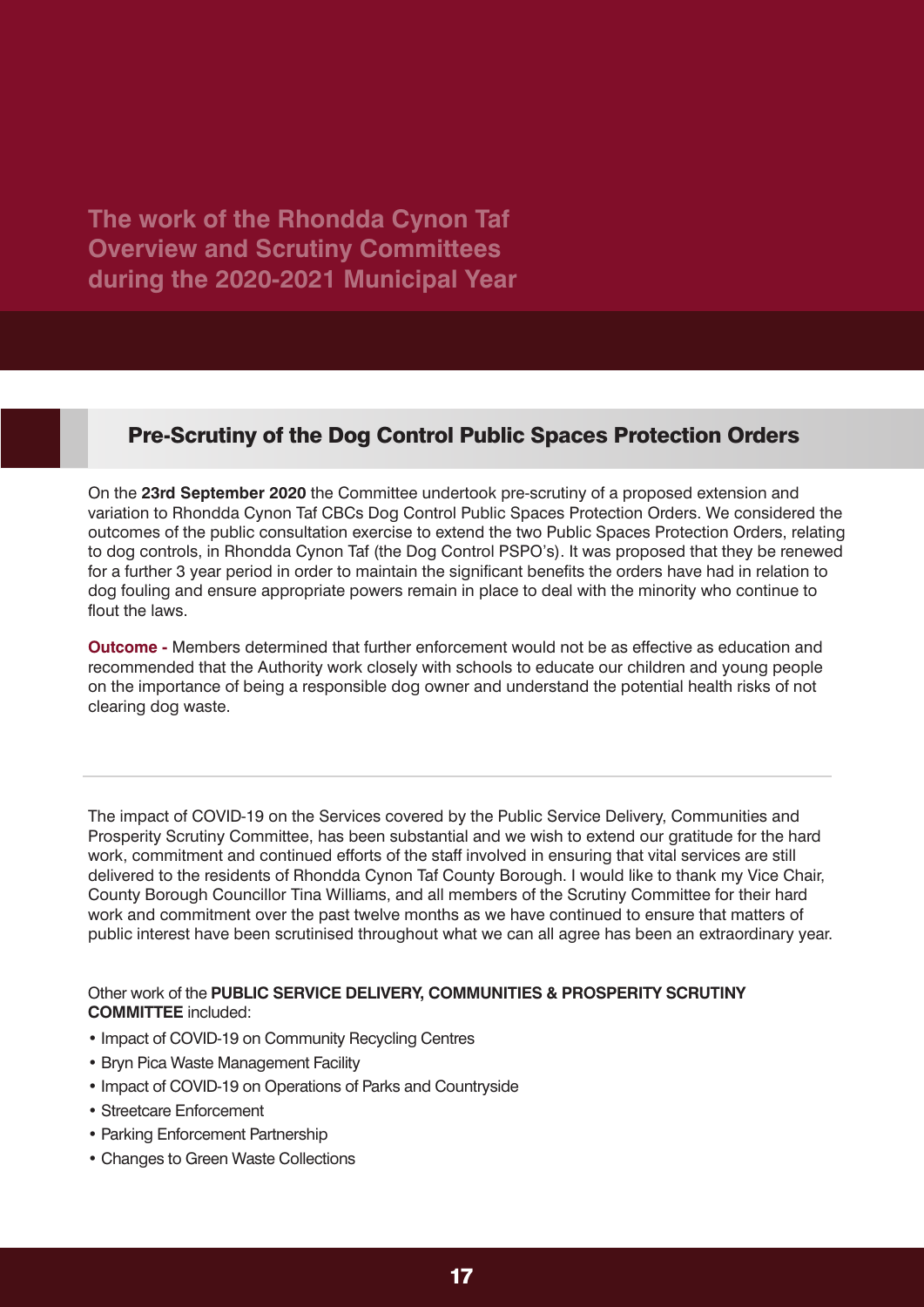

### **Finance and Performance Scrutiny Committee**

**Councillor M. Powell**

As Chair of the **Finance & [Performance](https://www.rctcbc.gov.uk/EN/Council/Scrutiny/ScrutinyCommittees/FinanceandPerformanceScrutinyCommittee.aspx) Scrutiny Committee** I am pleased to report on what has been another productive, albeit unprecedented, year. Throughout the pandemic, we have continued to maintain our rigorous challenge of the Council's budget proposals and expenditure and scrutiny of the Councils performance as set out in our **terms of [reference](https://www.rctcbc.gov.uk/EN/Council/Scrutiny/RelatedDocuments/TermsofReference/FP.pdf)**.

### **Review of the Tourism Strategy**

In December 2020, we received an update on the **Draft Tourism [Strategy](https://www.rctcbc.gov.uk/EN/Council/CouncillorsCommitteesandMeetings/Meetings/FinanceandPerformanceScrutinyCommittee/2020/12/21/Reports/FPReportRCTTourismStrategy2020.pdf)** in light of the current COVID-19 Pandemic. In view of the sector being impacted heavily by COVID-19, Committee was keen to understand how the Council was working with the sector to maintain and support its future recovery, recognising the opportunity this sector provides to deliver the aspirations of the Council's Corporate Plan. Members were complimentary of the progress which continues to be made and the ambitions set out with the draft plan.

### **Pre-Scrutiny of the Council Performance Quarterly Reports**

Committee scrutinised the **2021/22 Budget [Consultation](https://www.rctcbc.gov.uk/EN/Council/CouncillorsCommitteesandMeetings/Meetings/FinanceandPerformanceScrutinyCommittee/2020/11/16/FinanceandPerformanceScrutinyCommittee16Nov2020.aspx)**, as part of its role as a consultee and in line with the Committee's terms of reference.

**Outcome -** Scrutiny feedback, queries and challenges were incorporated into a Phase 1 Budget Consultation report, alongside the feedback received from all other stakeholders, and were considered by Cabinet as part of a proposed Revenue Budget Strategy for the 2021/22 financial year.

We undertook pre-scrutiny of the draft 2021/22 Revenue Budget Strategy in **[early](https://www.rctcbc.gov.uk/EN/Council/CouncillorsCommitteesandMeetings/Meetings/FinanceandPerformanceScrutinyCommittee/2021/02/04/FinanceandPerformanceScrutinyCommittee04Feb2021.aspx) 2021**. Specifically, we commented on the **proposed Cabinet Budget Strategy for Council Tax**, the **proposed Cabinet Budget Strategy for Schools Budget**, the **proposed Cabinet Budget Strategy for Efficiencies**, and the **proposed Cabinet Budget Strategy for Additional Investment**.

**Outcome** - This enabled non-executive Members to examine and provide feedback on the proposals, and for these to be considered by Cabinet prior to it recommending a Revenue Budget Strategy to full Council in March 2021.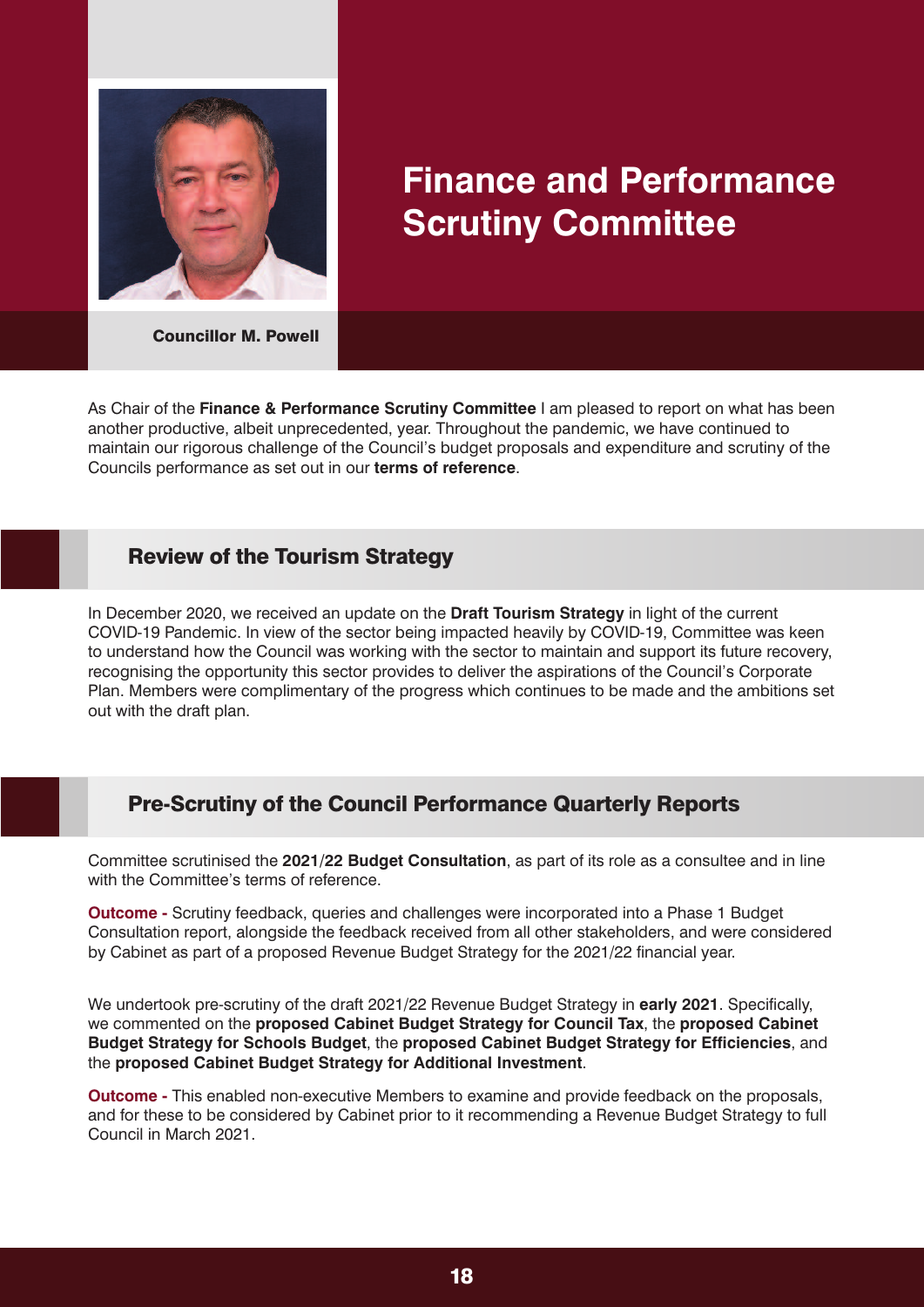#### **Response to COVID-19 - Digital Transformation**

In last year's scrutiny annual report, I included our review of the **Digital [Strategy](https://www.rctcbc.gov.uk/EN/Council/CouncillorsCommitteesandMeetings/Meetings/FinanceandPerformanceScrutinyCommittee/2019/12/16/Reports/Item5DigitalStrategy.pdf) 2017-20**, and it was timely that we received an update on the **[Council's](https://www.rctcbc.gov.uk/EN/Council/CouncillorsCommitteesandMeetings/Meetings/FinanceandPerformanceScrutinyCommittee/2021/03/15/FinanceandPerformanceScrutinyCommittee15Mar2021.aspx) Digital and ICT Services** which demonstrated how it had delivered and supported Council services over the last 12 months. Scrutiny recognised the value of the successful delivery of the Council's Digital Strategy 2017-20 which had formed the building blocks to enable the rapid response to COVID-19 for effective homeworking for staff, virtual meetings for Elected Members and Officers, HWB Schools transformation, the development of digital processes for RCT citizens and its support of the Trace, Track and Protect and mass testing/vaccination programmes.

**Outcome** - There is a continued commitment that the Finance & Performance Scrutiny Committee will be consulted on the Council's Digital Strategy for 2021 and the Committee were keen to ensure that the positive progress made during the pandemic to promote virtual working is embedded into future working arrangements.

### **Scrutiny of the Employment & Skills Strategy 2019-21**

As part of our remit, we reviewed the Employment and Skills Strategy for 2019-21 to assess how the Council and its partners have delivered their priorities throughout COVID-19 to offer support to learners, jobseekers and employers through a number of employment support programmes, employment routes programmes and online provision. Scrutiny recognised the longer-term impact of COVID-19 on businesses and communities and the importance of services adapting their delivery of provision to attract new learners and opportunities to maximise existing resources for the development of skills and employment support.

**Outcome -** In setting our Forward Work Programme for 2021/22 we will have regard to the Employment & Skills Strategy, particularly its recovery from COVID-19 and the proposals for the development of a new plan at the end of 2021.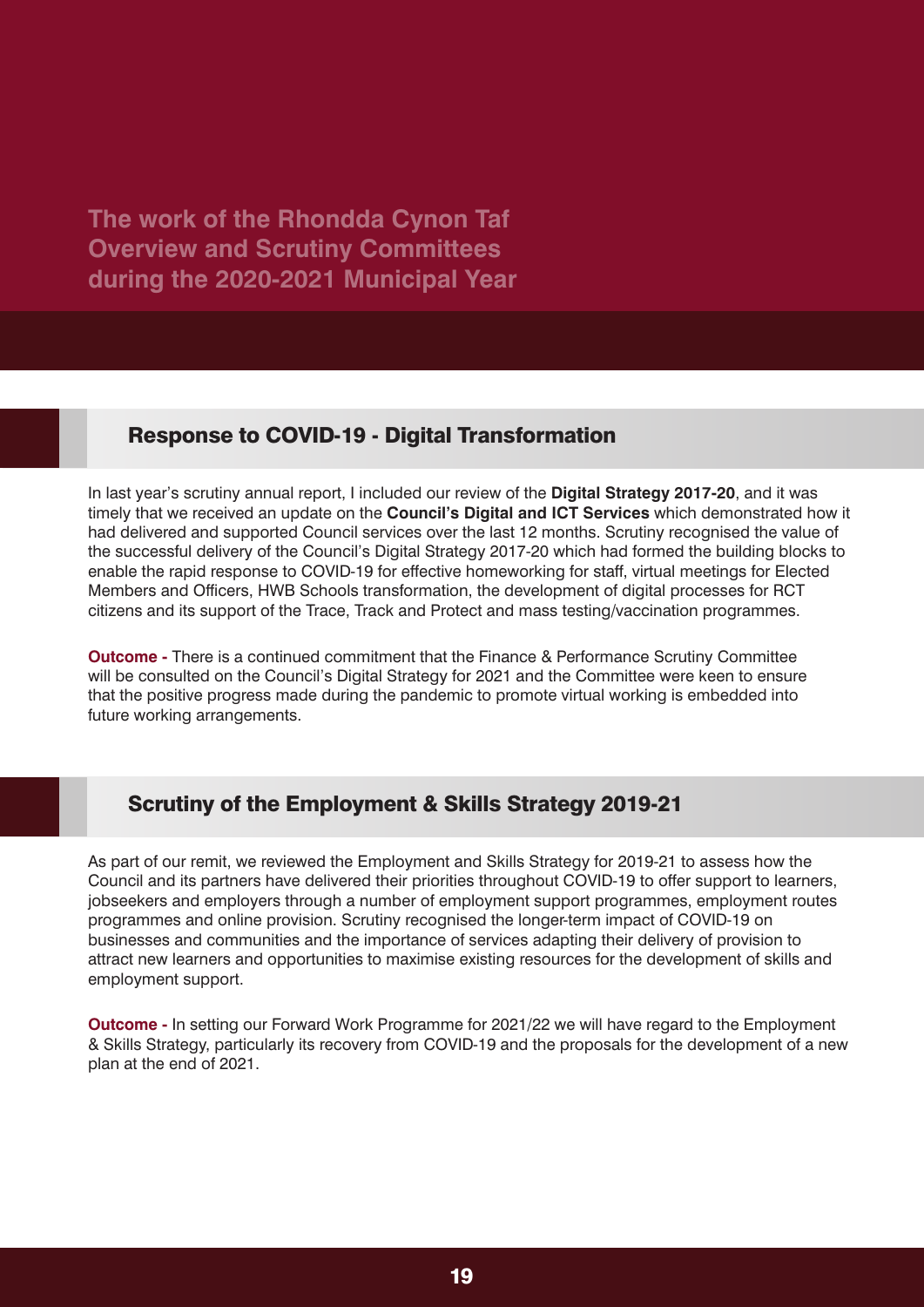I must, of course, thank all members of the Finance and Performance Scrutiny Committee for their continued hard work and dedication in challenging the Councils performance to deliver better outcomes for residents. Extended thanks to my Vice-Chair Councillor Graham Thomas for his support throughout the year.

I would also like to thank the Chair of the Overview & Scrutiny Committee for his continued support for the Committee's work.

Other work of the **FINANCE & [PERFORMANCE](https://www.rctcbc.gov.uk/EN/Council/CouncillorsCommitteesandMeetings/Committees/FinanceandPerformanceScrutinyCommittee.aspx) SCRUTINY COMMITTEE** included:

- The 2021/22 Capital Strategy Report
- The 2021/22 Treasury Management Strategy Report
- Progress against the Corporate Asset Management Plan 2018/23
- The Council's Medium-Term Financial Plan 2020/21 to 2023/24
- CIL Annual Monitoring Report and the proposed changes to the Regulation 123 List
- The Council's 'digital by default' approach